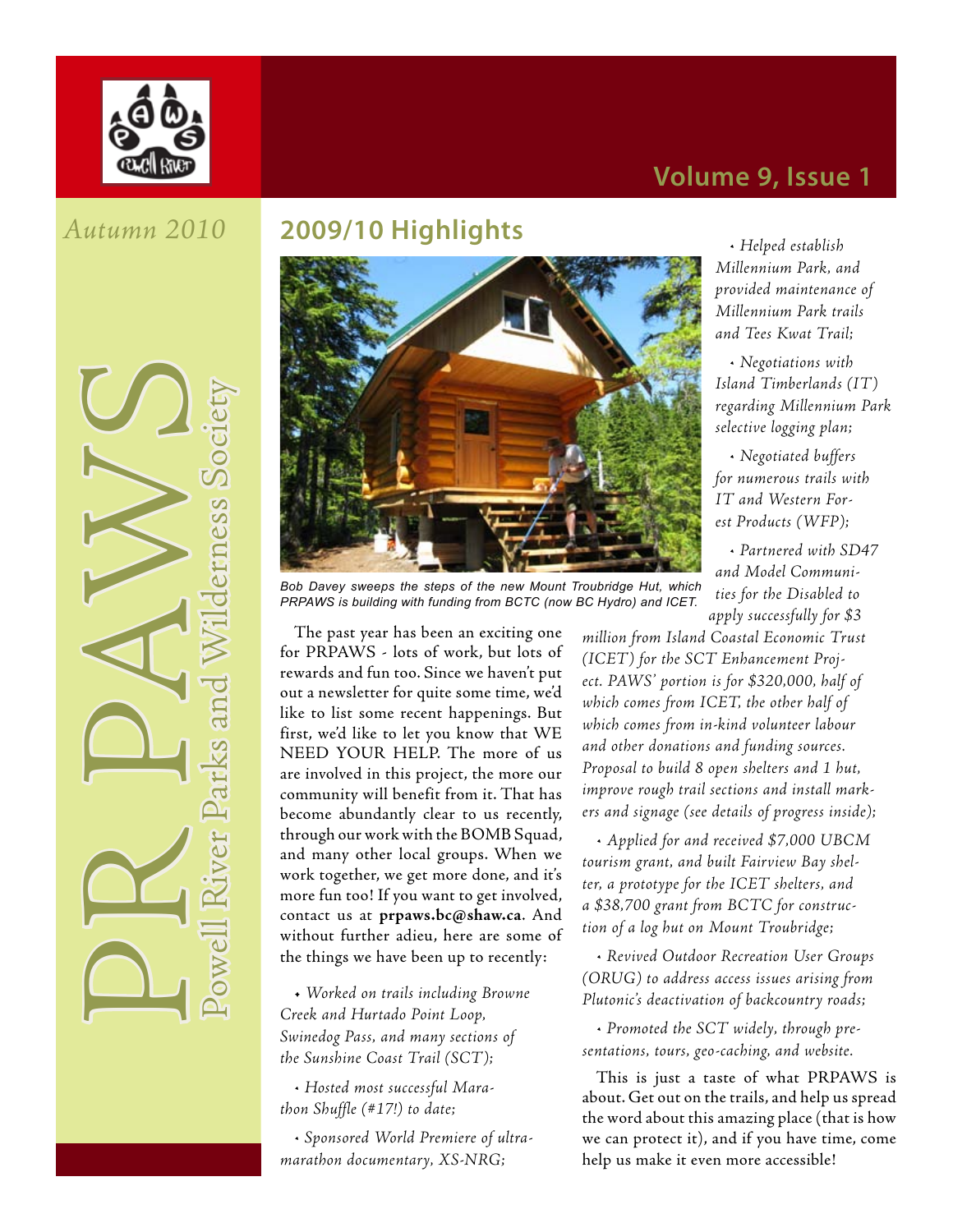### **Hike Appleton Canyon**

**Trail Location:** At the junction of Wharf Street and Marine Avenue, drive north toward Lund, past Willingdon Beach, through the Townsite, Wildwood and Sliammon. At Scuttle Bay at about 12 km turn right onto Wilde Road heading uphill for exactly 6 km. Where the road branches in the hamlet, keep to your right onto Tomkinson Road. Pass the access to Big Sliammon Lake at 4 km on your right. After 2 km you will come to the bridge across Appleton Creek. Just 100 m beyond the bridge, turn left into a gravel pit which is a good place to park. The northern end of the Sliammon Lakes Trail lies directly across the road from the entrance to the pit. There are two trailheads for the Appleton Canyon Trail. One is located on the upper side of the gravel pit where a cairn may be visible. A second, well-signed entrance can be found along the road 20 m uphill from the pit entrance.



**Trail GPS Coordinates:** N 49°56.590', W 124°35.005' **Altitude:** 400 m to 200 m **Hiking Time:** 1 hr, one way **Distance:** 2.1 km, one way **Difficulty:** Moderate, Level 3 **Map:** 92 F/15, Recreation Map

**Trail Description:** As you leave the pit and enter the forest, the trail rises gently and winds its way along Appleton Creek. Hiking upstream is not difficult as the trail takes advantage of natural terraces and benches that form part of the canyon. The trail is well defined and marked with orange metal squares. Within 300 m from the start you will notice a steep and rugged spur trail down to the left. If you are sure-footed you can scramble down to the edge of the canyon. There you can see pools below, and the first of a handful of falls this hike has to offer. This is the waterfall that prevents salmon

from getting further upstream.

As you resume your hike, the trail rises briefly, levels out, then comes close to the creek down in the flats, before climbing again, now to a vantage point that looks right into Sylph Falls. Though the vegetation is mostly maturing second-growth fir, you will see some old growth on the slopes toward the creek.

At Gorge Falls you can get down to the creek on a spur and swim in the pool, or even take a skull-numbing shower underneath the tumbling sheet of water. At Bandit Falls you will find one of the several dozen wooden benches that PRPAWS has constructed all along the Sunshine Coast Trail. This one invites you to take a break at the bank of the melodious creek.

Carry on as the trail follows the rising rim, then cuts across a side hill at elevation. All along you will see old growth sprinkled among maturing trees. One huge tree, measuring about 1.5 m in diameter, leans out at a precarious angle, its lofty top attempting to grow vertically again.

Next you will come to a high spot overlooking the big bend where, invisible to the casual eye, the creek turns abruptly. From a certain vantage point, two sections of the creek are visible—apparently running in opposite directions. This provides a puzzling illusion.

For a short distance the trail balances on the rim, not quite a knife-edge, but an interesting phenomena nevertheless. Then it reaches a junction. The right branch would carry you 300 m up along the ridge toward an outhouse. Here, the original Appleton Creek Trail presents a short exit out to Tomkinson (Wilde) Road 8 km from the highway.

Meanwhile, the left branch (SCT) dips down onto a small flood plain where picnic tables and tent sites are nestled amongst huge forest giants. A sign declares that you have arrived at the Appleton Forestry Recreation site. It signifies the end of the Appleton Canyon Trail section.

A refurbished wooden bridge spans the creek to the start of the Marathon Trail. At first the trail follows the creek upstream and within 200 m you come to another junction. The dead-end spur continuing straight ahead would take you to a picnic table overlooking a swirling swimming hole. This spot lends itself to a symphonic lunch and a refreshing swim.

Back at the junction a sign advises that Rieveley's Pond is an hour away, but it is really only half an hour. Last spring PRPAWS partnered with the BOMB Squad to build our second shelter overlooking the pond. It follows the same pattern as the prototype we constructed at Fairview Bay last fall. Early this summer PRPAWS partnered with the Powell River Rotary Club and built the third of these shelters at Rainy Day Lake. Next PRPAWS will partner with the Powell River ATV Club to build a fourth shelter on the SCT at Elk Lake in the Smith Range. Ω

(\*for more SCT trail descriptions, see *The Sunshine Coast Trail*, by Eagle Walz).

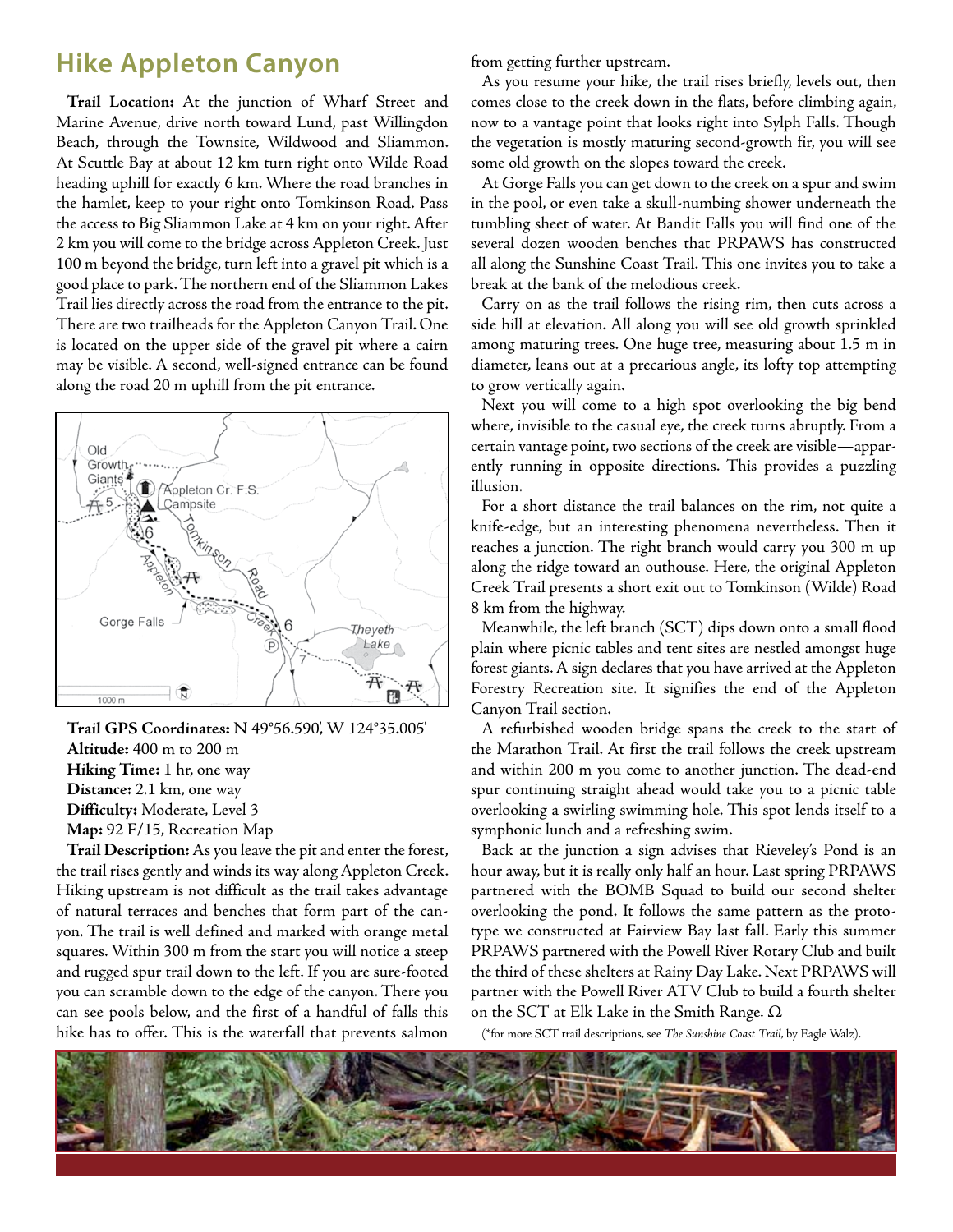

**Fairview Bay Shelter, in progress.**



**Rieveley's Pond Shelter - newly finished.**



**A tired but happy cement crew at Rainy Day Lake.**

*The construction of these shelters on the SCT is made possible through matching funding by the Island Coastal Economic Trust (ICET) and our in-kind donation of volunteer labour, as well as some funding provided by BC Hydro, and UBCM.*

### **ICET Shelters**

The shelter at **Fairview Bay** is a beautiful piece of work located about 2 hours into the SCT when you start hiking at Saltery Bay. PRPAWS started building it in the fall of 2009 and completed it last winter. This shelter is the prototype of seven others PRPAWS is building and has a sleeping loft upstairs, with a cooking counter and picnic table downstairs and an outhouse nearby. A gorgeous view overlooks the bay - and there is a good anchorage right out front.



PRPAWS and the BOMB Squad collaborated on the shelter at **Rieveley's Pond** (about 15 minutes in toward the Appleton Creek Trail from Branch 10). Despite all the bonfires and the laughter, they managed to complete this shelter in May. It was a thrill, on one of the last work party days, to find two hikers already sleeping in the loft - a true sign that this shelter will be well used and loved. This site features a new outhouse, a lovely view of the pond, and lots of room for tenting.



The **Rainy Day Lake** shelter (with loft) was another collaboration - this time with the Powell River Rotary Club. Lots of trailwork was necessary in this area, to provide hikers with good access to the lake. This site is easy to reach, a prime location with water on three sides of the shelter. The site features a new outhouse, tenting site, and a firepit - perfect for cooking dinner after a good day of hiking! This shelter was built early this summer and is ready to receive visitors.



Recently PRPAWS began building a log cabin near the summit of **Mount Troubridge**. After that climb, you are sure to need a good night's sleep, and this is where you'll get it. This log cabin is already looking like a work of art, and is slated for completion around the end of September, weather permitting. Work will be ongoing until the fall, so if you are interested in helping out, get in touch with Scott Glaspey at 604-485-9463. We need cooks, trail builders and construction hands.